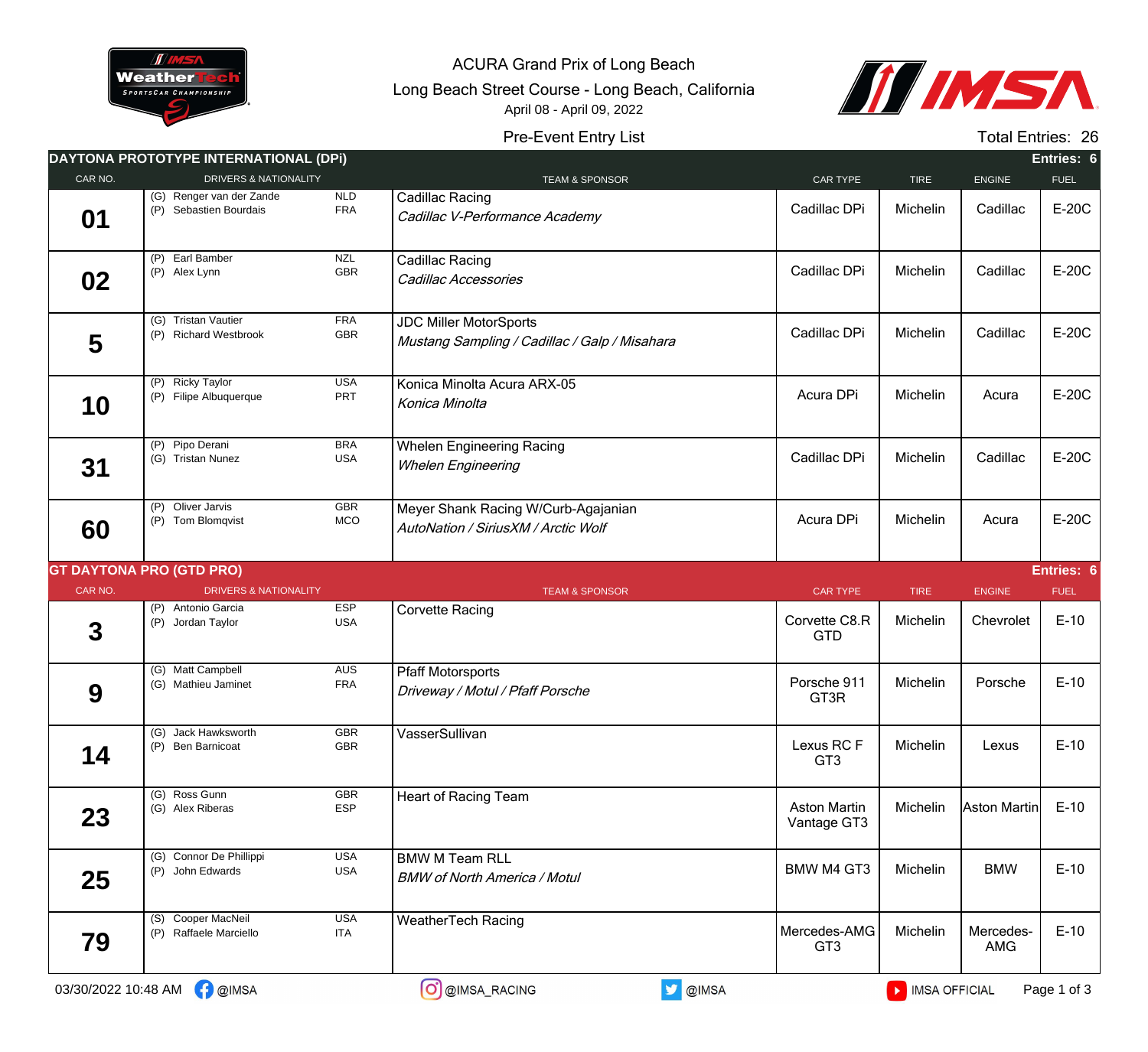| <b>GT DAYTONA (GTD)</b> |                                            |                          |                                                                                                |                                    |             |                         | <b>Entries: 14</b> |
|-------------------------|--------------------------------------------|--------------------------|------------------------------------------------------------------------------------------------|------------------------------------|-------------|-------------------------|--------------------|
| CAR NO.                 | <b>DRIVERS &amp; NATIONALITY</b>           |                          | <b>TEAM &amp; SPONSOR</b>                                                                      | <b>CAR TYPE</b>                    | <b>TIRE</b> | <b>ENGINE</b>           | <b>FUEL</b>        |
| 1                       | (G) Bryan Sellers<br>(S) Madison Snow      | USA<br><b>USA</b>        | Paul Miller Racing<br>TOTAL Lubricants / UIS and Paul Miller Auto Group                        | <b>BMW M4 GT3</b>                  | Michelin    | <b>BMW</b>              | $E-10$             |
| 12                      | (S) Frankie Montecalvo<br>(G) Aaron Telitz | <b>USA</b><br><b>USA</b> | VasserSullivan                                                                                 | Lexus RC F<br>GT <sub>3</sub>      | Michelin    | Lexus                   | $E-10$             |
| 16                      | (B) Ryan Hardwick<br>(G) Jan Heylen        | <b>USA</b><br><b>BEL</b> | <b>Wright Motorsports</b><br>1st Phorm / Mountain Motorsports / Una Vida Tequila               | Porsche 911<br>GT3R                | Michelin    | Porsche                 | $E-10$             |
| 27                      | (S) Roman De Angelis<br>(P) Maxime Martin  | CAN<br><b>BEL</b>        | Heart of Racing Team                                                                           | <b>Aston Martin</b><br>Vantage GT3 | Michelin    | Aston Martin            | $E-10$             |
| 32                      | (S) Mike Skeen<br>(S) Stevan McAleer       | <b>USA</b><br>GBR        | <b>Team Korthoff Motorsports</b><br><b>Herb Korthoff</b>                                       | Mercedes-AMG<br>GT <sub>3</sub>    | Michelin    | Mercedes-<br><b>AMG</b> | $E-10$             |
| 34                      | (B) Kyle Washington<br>(B) James Sofronas  | <b>USA</b><br><b>USA</b> | <b>GMG Racing</b><br>Eboost / BN3TH / Centr / Seaspan / Troy Lee Designs                       | Porsche 911<br>GT3R                | Michelin    | Porsche                 | $E-10$             |
| 39                      | (S) Robert Megennis<br>(G) Jeff Westphal   | <b>USA</b><br><b>USA</b> | CarBahn with Peregrine Racing<br>Accel / Menlo / DataRobot / Palantir / SailPoint / Optimizely | Lamborghini<br>Huracan GT3         | Michelin    | Lamborghini             | $E-10$             |
| 42                      | (B) Don Yount<br>(S) Jaden Conwright       | <b>USA</b><br><b>USA</b> | NTE/SSR<br>Southwest Funding / Lamborghini Dallas                                              | Lamborghini<br>Huracan GT3         | Michelin    | Lamborghini             | $E-10$             |
| 51                      | (G) Ryan Eversley<br>(S) Aidan Read        | <b>USA</b><br><b>AUS</b> | <b>Rick Ware Racing</b><br>Nurtec ODT                                                          | Acura NSX GT3                      | Michelin    | Acura                   | $E-10$             |
| 57                      | (S) Russell Ward<br>(G) Philip Ellis       | <b>USA</b><br>CHE        | <b>Winward Racing</b><br>Techemet / First Horizon / Exxon Mobil                                | Mercedes-AMG<br>GT <sub>3</sub>    | Michelin    | Mercedes-<br>AMG        | $E-10$             |
| 59                      | (S) Jon Miller<br>(G) Paul Holton          | <b>USA</b><br>USA        | <b>Crucial Motorsports</b><br>Motul / Race For RP / Belle Haven Investments / The FIRM         | McLaren 720S<br>GT <sub>3</sub>    | Michelin    | McLaren                 | $E-10$             |
| 66                      | (G) Mario Farnbacher<br>(S) Marc Miller    | DEU<br><b>USA</b>        | <b>Gradient Racing</b><br>ACURA / Honda Performance Development                                | Acura NSX GT3                      | Michelin    | Acura                   | $E-10$             |
| 96                      | (S) Robby Foley<br>(G) Bill Auberlen       | <b>USA</b><br><b>USA</b> | <b>Turner Motorsport</b><br>Turner Motorsport / LiquiMoly / Barletta Engineering               | <b>BMW M4 GT3</b>                  | Michelin    | <b>BMW</b>              | $E-10$             |
| 99                      | (B) Rob Ferriol<br>(G) Katherine Legge     | <b>USA</b><br>GBR        | <b>Team Hardpoint</b><br><b>GRIDRIVAL</b>                                                      | Porsche 911<br>GT3R                | Michelin    | Porsche                 | $E-10$             |